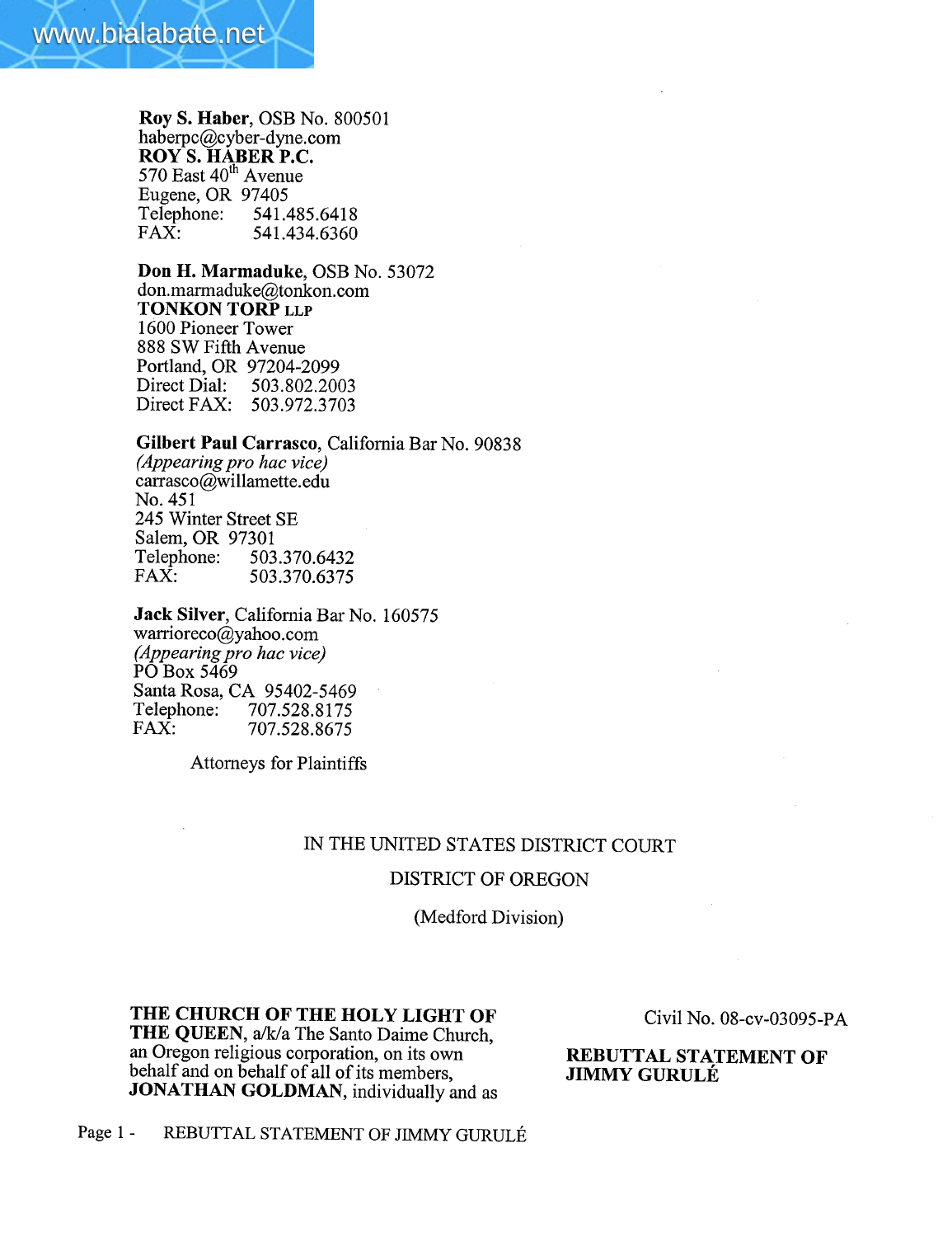Spiritual Leader of the "Santo Daime Church," JACQUELYN PRESTIDGE, MARY ROW, M.D., MIRIAM RAMSEY, ALEXADRA BLISS YEAGER and SCOTT FERGUSON, members of the Santo Daime Church,

## Plaintiffs,

v.

MICHAEL B. MUKASEY, Attorney General of the United States; KARIN J. IMMERGUT, United States Attorney, District of Oregon; HENRY M. PAULSON, Secretary of the U.S. Department of the Treasury,

Defendants.

## I. Summary of Rebuttal Statement

I have filed an expert witness statement in the above-captioned case on behalf of the plaintiffs. Plaintiffs have now asked me to review the statement of Denise Curry, Deputy Director of the Office of Diversion Control, U.S. Drug Enforcement Administration (DEA), and determine whether it alters, in any way, my previously expressed expert opinion on the public policy implications of exempting dimethyltryptamine (DMT), in the form of ayahuasca /Dame tea, from the Controlled Substances Act (CSA) for importation and use by members of the Santo Daime Church as a sacrament in their religious ceremonies. First, it continues to be my strongly held opinion that the government has failed to establish that criminalizing and punishing the importation and use of Daime tea as a sacrament in Santo Daime religious ceremonies is necessary to further a compelling government interest. More specifically, I do not believe that there is an ilicit market in the United States for ayahuasca tea. Further, defendants, including their expert Ms. Curry, have failed to establish the nature and size of such alleged ilicit market. Second, I further believe that a reasonable set of procedures can be implemented to ensure that any Daime tea imported into the United States is used only for Santo Daime religious purposes and not diverted for unintended uses. In short, despite Ms. Curry's statements to the contrary, banning the tea is not the least

Page 2 - REBUTIAL STATEMENT OF JIMMY GURULÉ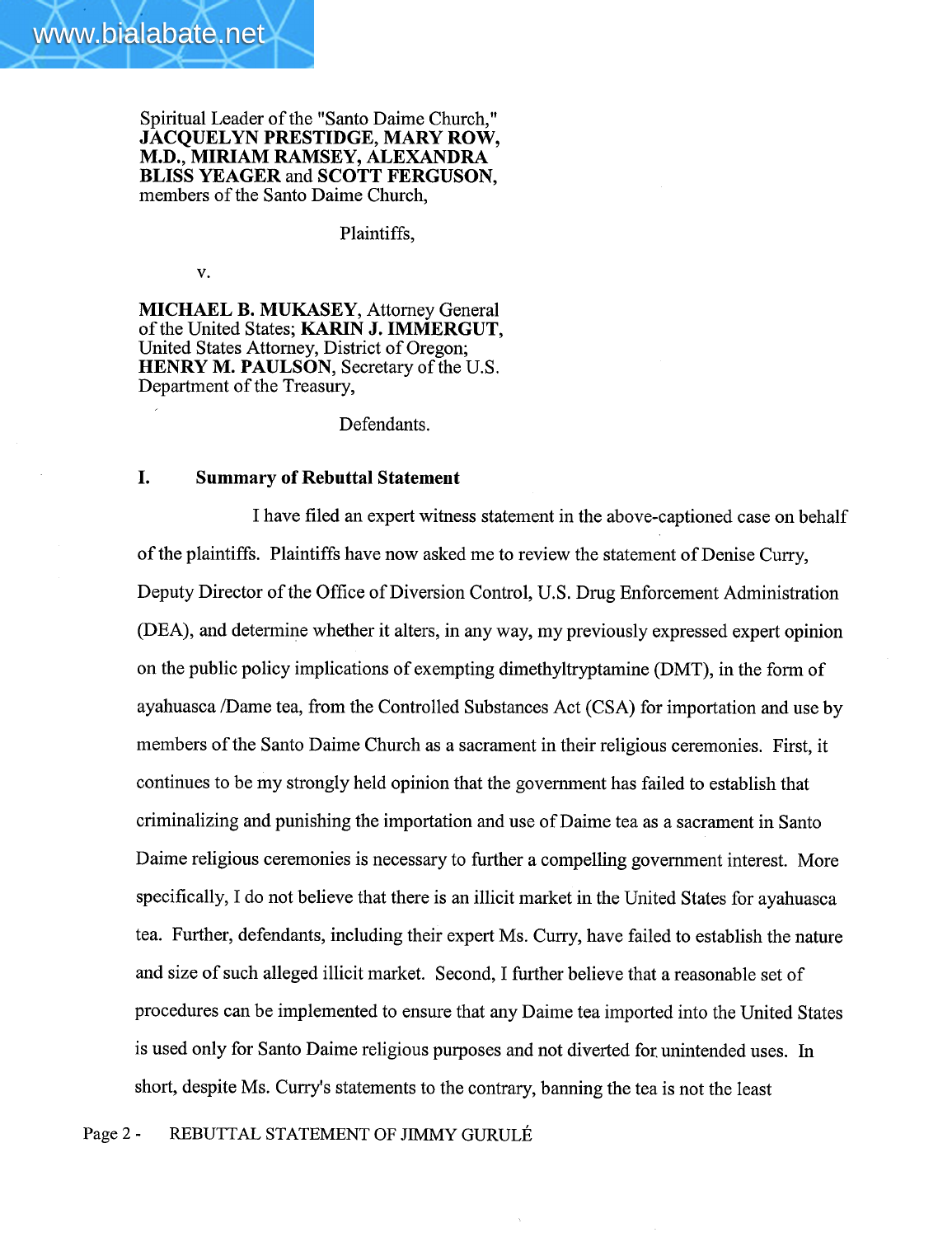restrictive means of protecting any legitimate public policy interests that may exist.

# II. Denise Curry's Unfounded Opinion That an Illicit Market Exists for DMT and Ayahuasca

In Ms. Curry's statement, page 35, paragraph 109, dated December 8, 2008,

she opines:

It is my opinion that an ilicit market exists in the United States for DMT and related compounds, in tablet, powder and liquid form. It is also my opinion that an ilicit market already exists in this country for ayahuasca and that any ayahuasca diverted from purportedly religious channels would find a ready ilicit market.

Ms. Curry's statement that an illicit market exists in the United States for DMT and related compounds is unfounded. Her conclusion is largely based on a few random cases (seven cases over seven years) cited in her statement involving the seizure of some unkown quantity ofDMT. In addition to failing to specify the quantity involved in these seizures, Ms. Curry fails to disclose the monetary value of the DMT seized. For a federal drug enforcement agency that prides itself in large seizures of ilicit drugs, the failure to identify either the quantity or monetary value of the DMT involved in these seizures is a curious omission. Furthermore, if the quantity or value of the DMT seized was de minimis, for example, valued at a few hundred dollars, this would severely undermine any claim that an ilicit market exists for trafficking in DMT. Finally, Ms. Curry fails to disclose whether any of the cases cited in her declaration resulted in criminal prosecution and conviction. If the U.S. Attorneys Office failed to file criminal charges in these cases, this would further undermine Ms. Curry's claim that DMT poses a serious drug enforcement concern for the DEA.

Ms. Curry's statement that an illicit market already exists in this country for ayahuasca is even more specious. In support of her conclusion, Ms. Curry cites one case in 2001, involving the seizure of plants which she claims are used to brew ayahuasca, and a 2002 case, involving the controlled delivery of a package containing ayahuasca tea. Of the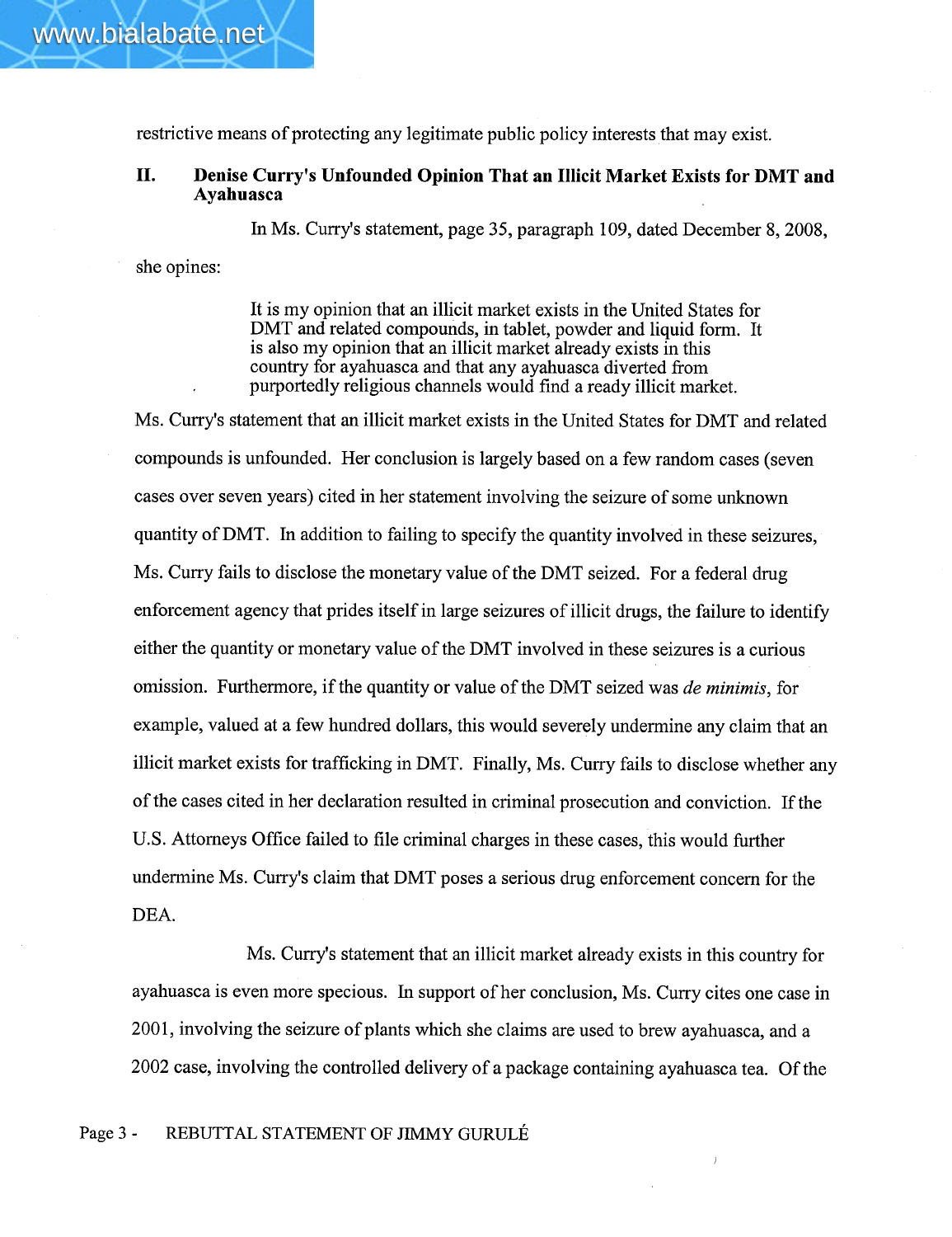thousands of drug arrests conducted every year by the DEA and state drug enforcement agencies, Ms. Curry could only cite two cases, the most recent of which occurred seven years ago, involving the seizure of ayahuasca, not Daime. The dearth of cases cited seriously undercuts Ms. Curry's claim that an illicit market exists for trafficking in ayahuasca tea. The other principal basis for her opinion consists of some internet sites referenced in her statement discussing the use of ayahuasca. In Gonzales, et al. v. O Centro, 546 U.S. 418 (2006), defendants listed some internet cites as evidence of the existence of an ilicit market in the United States for ayahuasca tea. Such evidence failed to persuade any of the courts involved in the litigation, from the District Court to the United States Supreme Court, that there existed a significant ilicit market in this country for ayahuasca. Ms. Curry's statement does not provide any evidence that there is a greater demand today for ayahuasca tea than existed in 2001-05, when the O Centro case was being litigated. In short, Ms. Curry's opinion that an ilicit market exists for trafficking in ayahuasca tea is based on such flmsy evidence that it lacks any credibility.

Ms. Curry's argument that an illicit market exists for trafficking in DMT and ayahuasca or Daime is unpersuasive for other reasons. In her Declaration, Ms. Curry fails to establish the size and nature of the purported illicit market for DMT and ayahuasca. For example, what is the demand for DMT and ayahuasca in the United States? Stated another way, how many users are there in the United States for DMT and ayahuasca? What quantity ofDMT and ayahuasca is ilegally imported and distributed annually in the United States? Is DMT imported and distributed principally in tablet, powder or liquid form?, When distributed in powder form is DMT sold by the ounce, pound or kilogram? When distributed in liquid form is DMT sold by the quart, gallon or some other measurement? What is the wholesale and retail price for a tablet of DMT and quart or gallon of ayahuasca? What is the profit margin for trafficking in DMT and ayahuasca? In other words, how profitable is the purported illicit market in DMT and ayahuasa? What is the dollar value of the DMT and

Page 4 - REBUTIAL STATEMENT OF JIMMY GURULÉ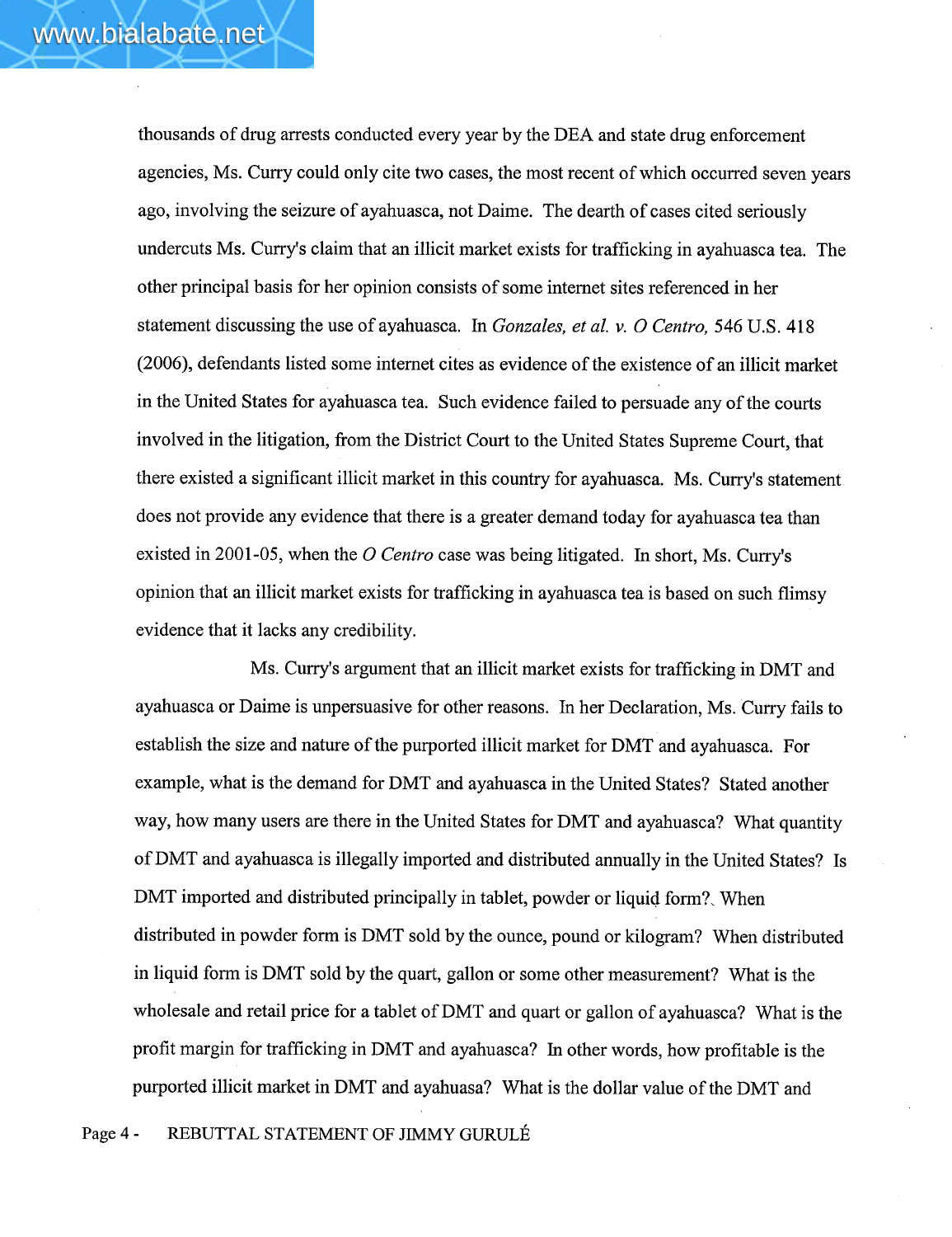ayahuasca distributed ilegally in the United States last year? Over the last five years? Further, is traffcking in DMT and ayahuasca concentrated in particular regions of the country? In large urban centers? Rural areas? Finally, how many cases were prosecuted last year by the U.S. Department of Justice (DOJ) for trafficking in DMT or ayahuasca tea? Over the past five years? Ms. Curry's statement fails to provide answers to any of these questions, seriously undermining her claim that an illicit market exists for trafficking in DMT and ayahuasca.

If an ilicit market existed for DMT, ayahuasca and Daime, and these substances truly posed a serious drug enforcement concern, the size and nature of the problem would be known to the DEA and documented in DEA and Office of National Drug Control Policy (ONDCP) reports. Such information has not been included in Ms. Curry's statement, undermining her claim that DMT and ayahuasca pose a serious threat of ilicit trafficking. Further, I am not aware of any reports by the DEA or ONDCP discussing the illicit market in DMT and ayahuasca. In short, no credible evidence has been presented that there is anything more than a *de minimis* market in the United States for the DMT and ayahuasca tea. Moreover, the evidence presented in Ms. Curry's statement does not rise to the level of a compelling government interest.

In Ms. Cury's Declaration, paragraph 32, she states:

Since the 1960s, federal, state, and local law enforcement authorities have made seizures ofDMT in tablet, powder, and liquid form.

Once again, Ms. Curry fails to identify the quantity of DMT seized since 1960, the quantity seized in liquid form, and the quantity of ayahuasca tea seized during that time period. As stated in my draft memo in 2000, except for the ayahuasca tea seized in the instant case, I am unaware of any seizures of liquid DMT in the form ayahuasca or Daime tea.

### Page 5 - REBUTIAL STATEMENT OF JIMMY GURULÉ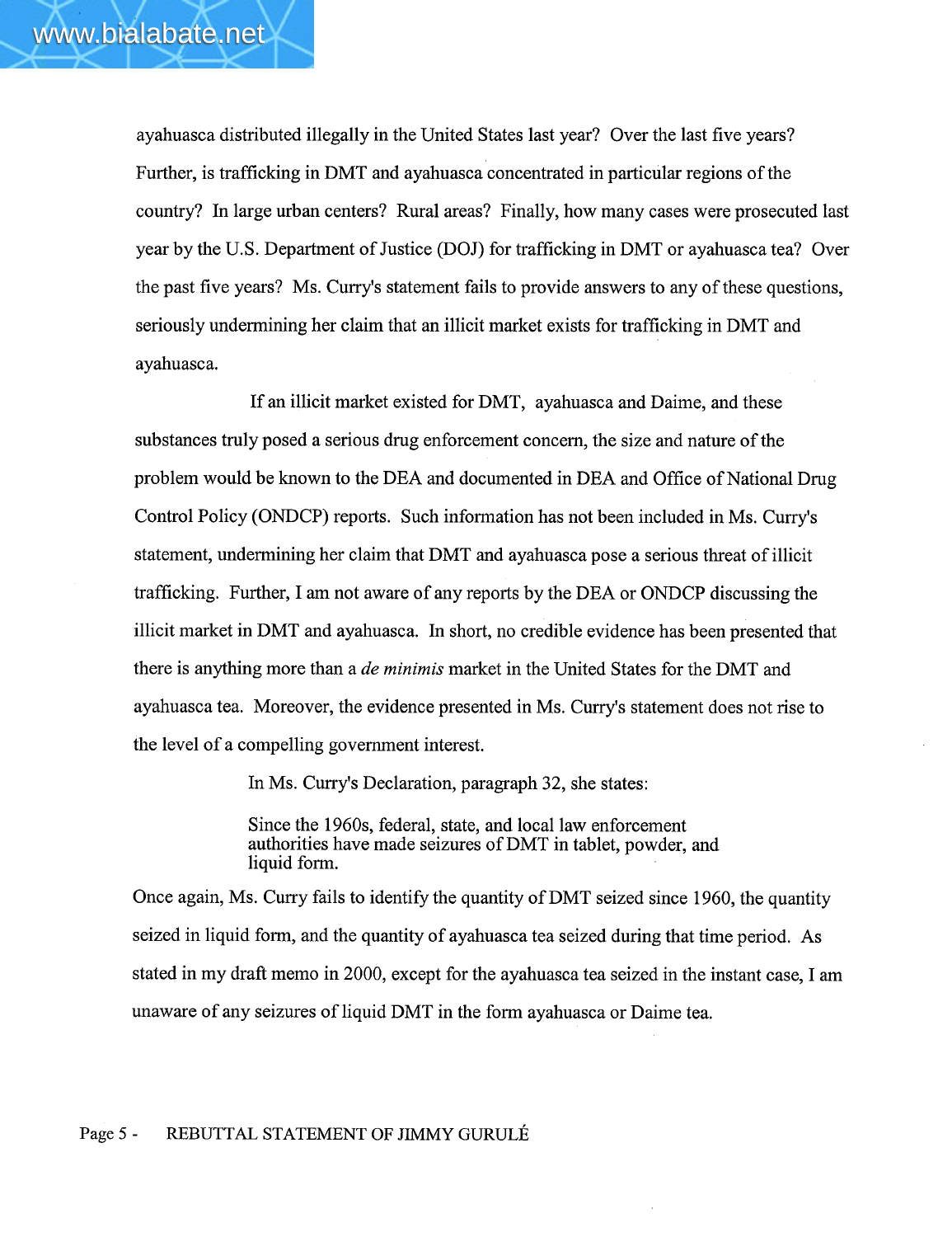www.bialabate.net

In Ms. Curry's statement, she states that there is a greater risk of diversion from Plaintiffs than from the UDV. However, defendants admit in their response to plaintiffs interrogatories that there is no evidence that DMT tea imported by Plaintiffs has been diverted from Plaintiffs to the recreational markets outside of their ceremonies. Moreover, the mere possibilty that ayahuasca tea could be diverted for ilicit purposes does not establish a compellng governent interest. Ms. Cury further maintains that because the Santo Daime Church is decentralized that would make the closed regulatory system in which Plaintiffs could be held accountable for, and DEA would be able to verify, the chain of custody of all Daime tea imported into this country more difficult to enforce. However, large quantities of prescription and non-prescription drugs are imported into the United States from around the world and are shipped by common carrier throughout the country. The DEA permits this activity with various oversight procedures to minimize diversion. The administrative burden of controllng the importation of these drugs is substantially greater than the oversight needed to protect from the diversion of relatively small quantities of Daime tea. The components of the closed system discussed by Ms. Curry can be applied quite easily to the importation, distribution and consumption of the tea. There is nothing remarkable about this substance that makes it any more difficult to regulate than the complex pharmaceuticals and large quantity of other drugs the defendants sanction being imported and distributed in the Untied States. Finally, it should be emphasized that plaintiffs have continuously expressed their willingness to meet with DOJ lawyers to develop a set of procedures to ensure reasonable oversight for the importation and distribution of ayahuasca tea. Defendants have ignored plaintiffs requests for such a meeting. In short, administrative oversight is a less restrictive alternative then banning the tea.

#### Page 6 - REBUTIAL STATEMENT OF JIMMY GURULÉ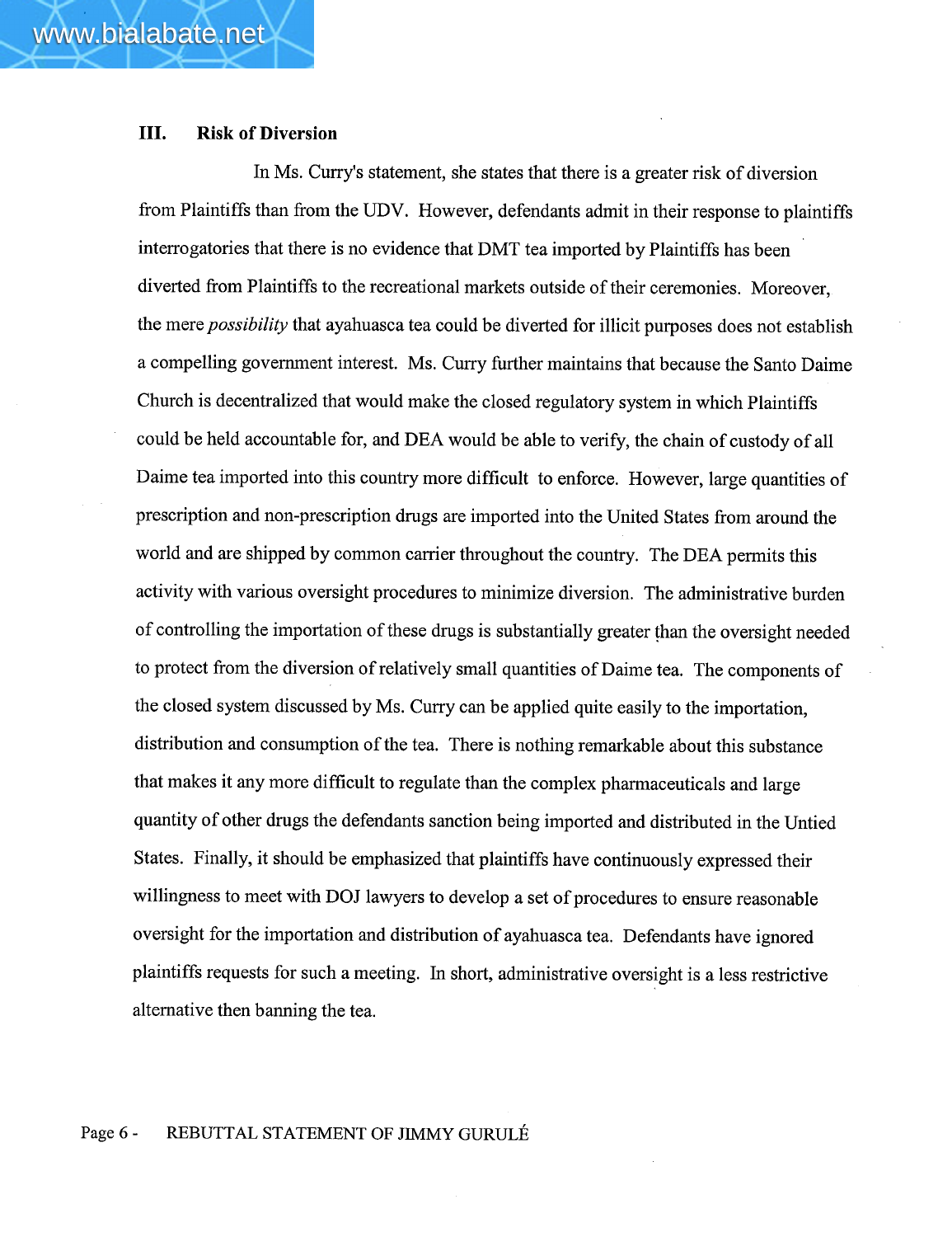In paragraph 76, Ms. Cury discusses plaintiffs expert Dr. Michael Winkelman's statement that the Daime tea and hoasca are unlikely to become recreational drugs because ingestion often results in vomiting. Ms. Curry states that [i]n DEA's experience, moreover, unpleasant side effects cannot be relied upon to prevent substances from becoming drugs of abuse. However, Ms. Curry does not contest that the negative side effect of vomiting remains a significant factor that would tend to lesson the likelihood of the tea becoming a major part of the illicit drug market in this country. I further agree with Dr. Winkelman's assessment that vomiting is a factor that would tend to limit the teas use as a recreational drug.

## IV. Refusal to Seek Exemption from Applicable DEA Regulations

Ms. Curry's statement that the plaintiffs have refused to seek agreement with the DEA prior to filing this litigation is misleading to the court in the extreme. In 2000, at the request of Attorney General Janet Reno, I attended a meeting at the DOJ with Mr. Haber, a Santo Daime church leader from Brazil, and senior staff from approximately ten federal agencies, including representatives from the DEA. I attended this meeting with the intent of reaching a reasonable resolution of the instant matter. Subsequent meetings were held with Mr. Haber, and several letters were exchanged between DOJ officials in both Attorney General Janet Reno's and Attorney General John Ashcroft's administrations. The defendants made it quite clear that they had no intention of granting any exemption to permit the tea to enter the country. In October, 2001, defendants notified plaintiffs by mail that they would continue to enforce the ban against importation. Further, in the  $O$  Centro case the DEA argued to the Supreme Court that it had no process by which a person or religious group could seek an exemption for religious purposes. It further argued that it would never grant an exemption. Implying that the plaintiffs would have received an impartial review by the drug agency is inconsistent with the actual decision already made and communicated to plaintiffs in October 2001 that the defendants would continue to enforce the ban. In short, the DEA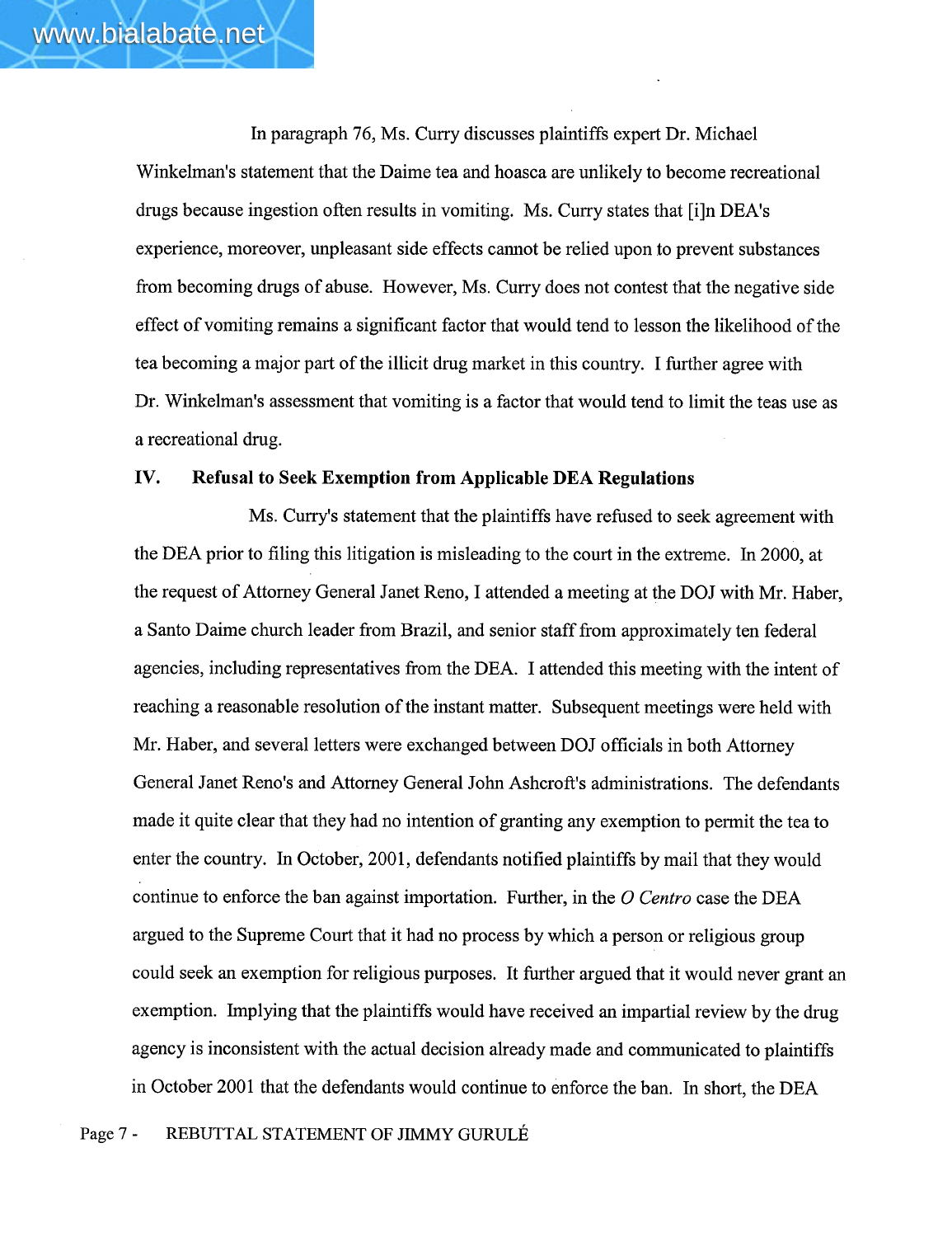has consistently held that it has no authority under the CSA to entertain any requests for exemptions. Thus, Denise Curry's claims to the contrary are disingenuous.

Finally, defendants have stated that my expert opinion regarding the policy implications of exempting the importation and use of Daime tea for religious purposes is based on legal conclusions. This statement is false. For example, my expert opinion, based on my years of experience as a state and federal prosecutor and senior-level positions held in federal law enforcement, including Assistant Attorney General, U.S: Department of Justice, and Under Secretary (Enforcement), U.S. Department of the Treasury, that I am unaware of any person ever being prosecuted for possession of or trafficking in ayahuasca tea is a fact, not a legal opinion. Further, my statement that DEA and ONDCP annual reports that I have read do not even mention Daime is not a legal opinion, but a fact. Moreover, my opinion that defendants, including their expert Ms. Curry, have failed to establish the size and nature of the alleged ilicit market in DMT and ayahuasca tea is a fact, not a legal conclusion. Finally, my opinion that there is no significant illicit market for DMT and ayahuasca/Daime tea is based on my prosecutorial, policy and academic experience, and does not amount to a legal conclusion.

Pursuant to 28 USC  $\S$  1746, I declare under penalty of perjury that the foregoing is true and correct.

DATED: January 9, 2009.

Respectfully submitted,

<u>/s/ Jimmy Gurulé</u> Jimmy Gurulé

\* \* \* \* \* \* \* \* \* \*

Page 8 - REBUTIAL STATEMENT OF JIMMY GURULÉ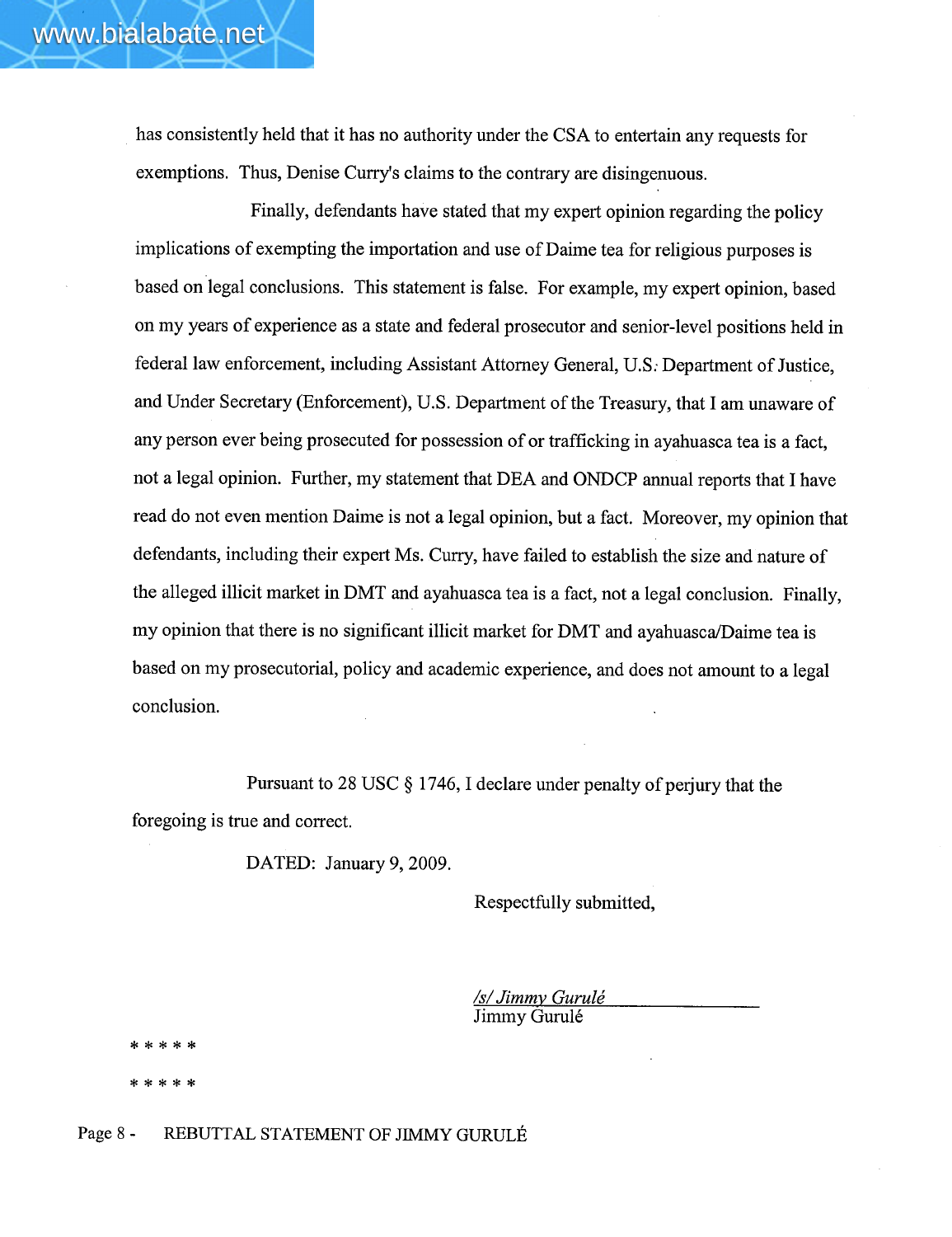www.bialabate.net

# ROY S. HABER, P.C.

By <u>/s/ Roy S. Haber</u>

Roy S. Haber OSB No. 800501 Direct Dial: Direct Fax: Email: 541.485:6418 541.434.6360 haberpc@cyber-dyne.com

# TONKON TORP LLP

By /s/ Don H. Marmaduke

| Don H. Marmaduke |                          |
|------------------|--------------------------|
| OSB No. 530727   |                          |
| Direct Dial:     | 503.802.2003             |
| Direct Fax:      | 503.972.2003             |
| Email:           | don.marmaduke@tonkon.com |

Attorneys for Plaintiffs

# Page 9 - REBUTIAL STATEMENT OF JIMMY GURULÉ